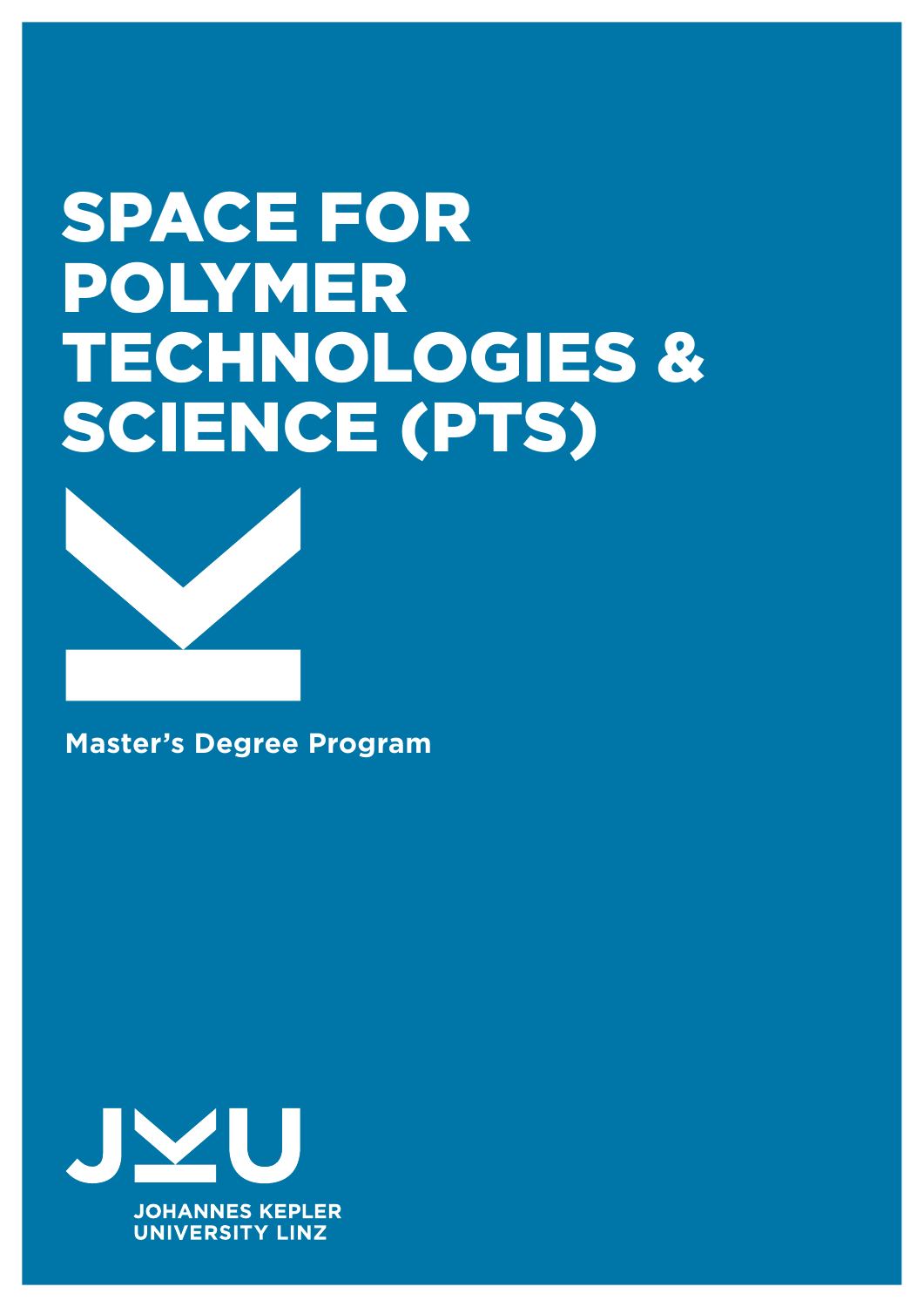## Polymer Technologies & Science.

As part of a broad, comprehensive program offered in polymer engineering at the JKU, the Master's degree program 'Polymer Technologies and Science (PTS)' provides students with an advanced, science-based curriculum that covers key areas in polymer product manufacturing. The program expands on the material covered in the undergraduate degree program Polymer Engineering (Kunststofftechnik) at the JKU. Students can take advantage of flexible options to specialize in a variety of areas such as materials science, polymer processing, or polymer product design in combination with experimental techniques, modeling and simulation. Graduates can pursue careers ranging in research and development to production, marketing, and to executive management positions.

#### **you r b e n e fits**

**Unique multi-disciplinary program** 

**Attractive infrastructure, state-of-the-art equipment**

**Flexible options for specialization**

**First class conditions for research**

**Excellent career prospects**

#### **To The Point**



ANGELA HUSZAR, BSc Master's student in Polymer Technologies and Science (PTS)

'The Polymer Technology program was challenging for me at first as I attended a business-oriented high school. There is learning curve for everything, however, at the JKU I feel I not only benefited from an outstanding academic degree program, I also made close friendships that will last a lifetime.'



#### MICHAEL MÜLLER, BSc Master's student in Polymer Technologies and Science (PTS)

'For me, plastics engineering has opened up a vast world of discovery on a scale that I could not have imagined before. Students have access to the latest technology and there is a strong emphasis on hands-on education as well as theory. I am thoroughly enjoying my studies at JKU.'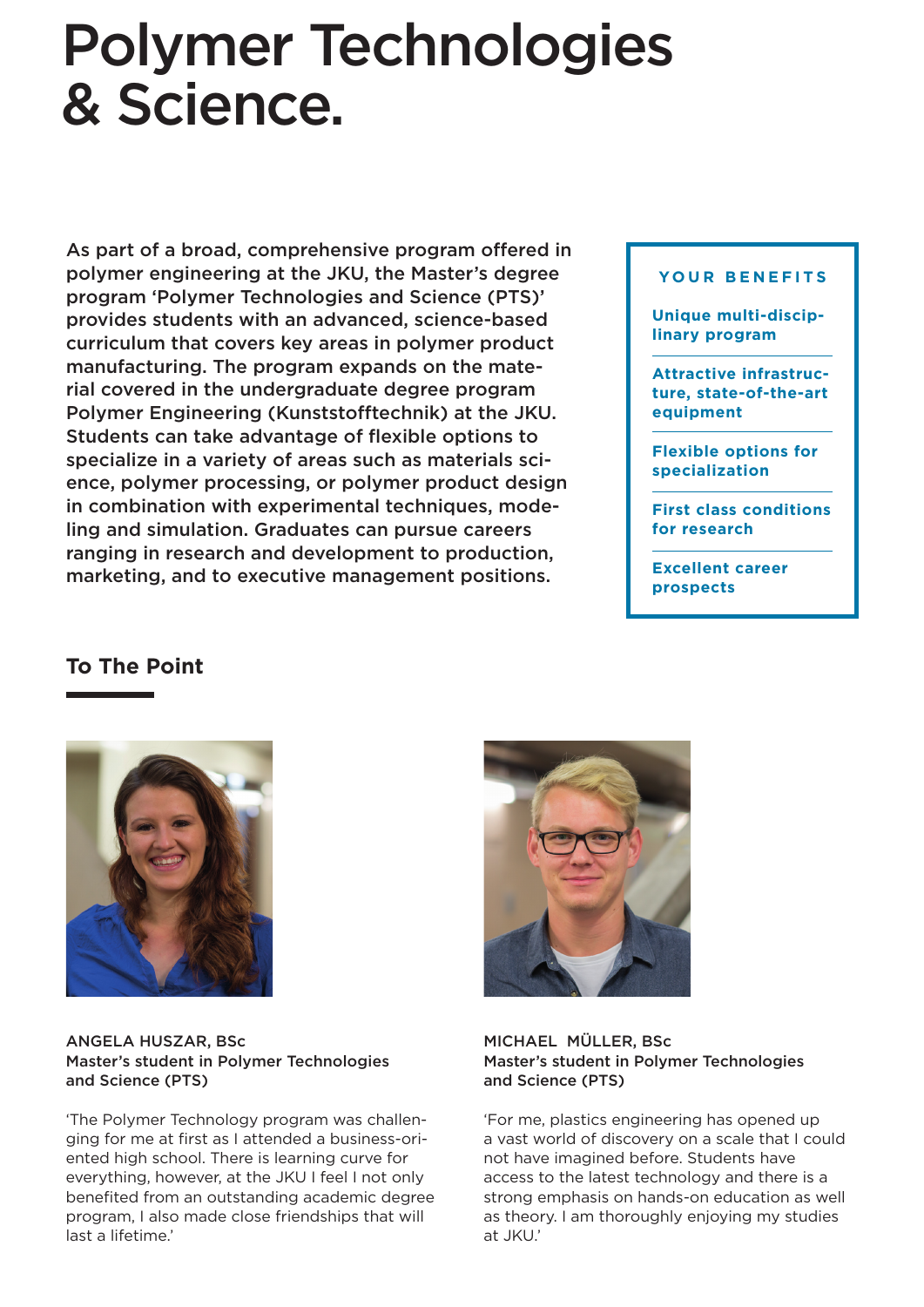## Educational Objectives, Career Prospects.

### **Educational Objectives**

The PTS Master's degree program aims at conveying the following competencies and skills:

- Advanced knowledge in key subject fields of polymer engineering and science
- Special in-depth expertise by being able to select from an advanced elective track of optional courses and choosing a thesis topic in any of the following fields:

Polymer testing, characterization, and material structure property performance relationships; polymer processing and conversion technologies, including theoretical aspects and practical laboratory work; polymer product engineering and design: advanced methods of experimentation and computation, modeling and simulation.

- Expertise in providing solutions for polymer engineering related problems and assignments in an industrial environment, requiring multidisciplinary knowledge of the product creation chain
- Methodological competencies and expertise in setting up, performing and presenting polymer engineering and science driven and/or market oriented research projects

## **Job Opportunities**

Graduates of the PTS program are highly sought-after specialists who can pursue a variety of professions at industrial companies, businesses, and other institutions:

- The plastics industry (plastics manufacturing and processors, supplying plastics machinery and products)
- Industrial companies that utilize plastic and polymer products, including the packaging industry, construction branch, automotive industry, electrical equipment and electronics industry, the sports and recreation sector, aerospace, energy production, medical products and devices, etc.
- Agencies and regulatory trade offices that oversee polymeric materials and products (such as certification agencies, ministries, patent offices, etc.)

Polymer-based products and technologies are vital to the economy and their innovative potential is limitless. A PTS Master's degree gives students a strong background to:

- Pursue a position at an academic, public, or private research facility (possibly in combination with a Ph.D. degree program, in Austria or abroad)
- Create a start-up company in manufacturing, as a service provider, or as an expert consultant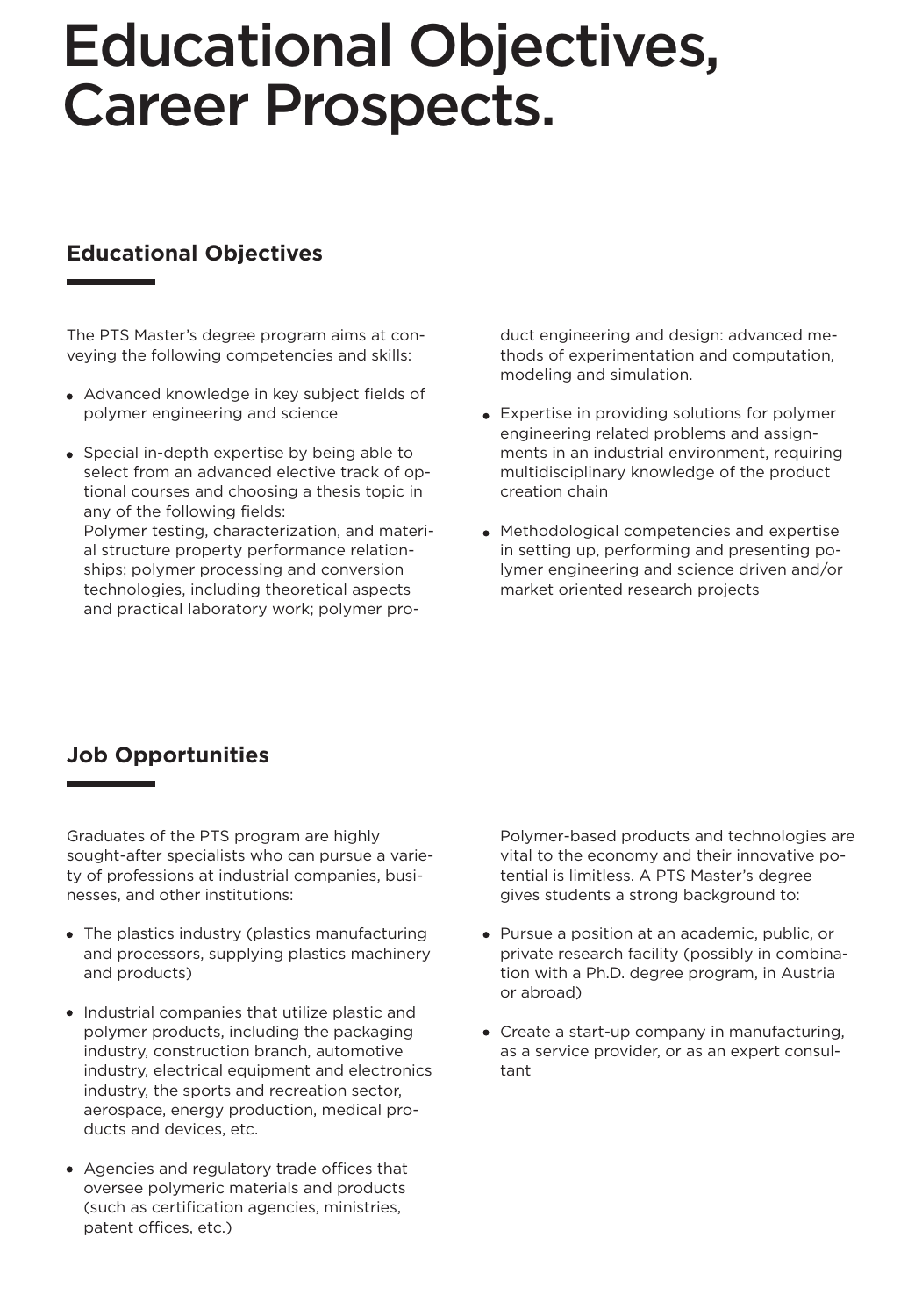## Master's Degree Program.

## **Subject Areas**

| <b>SEMESTER</b>                 | 1   | $\overline{2}$  | 3              | 4              |
|---------------------------------|-----|-----------------|----------------|----------------|
| Polymeric Materials and Testing | 4,5 | 8,3             | $\overline{4}$ |                |
| Polymer Product Engineering     | 6   | 9               | 1,5            |                |
| <b>Polymer Processing</b>       | 7,5 | 10 <sup>°</sup> |                |                |
| <b>Elective Track</b>           | 9,5 | 3               | 17,7           |                |
| Free electives                  | 2,5 |                 | 6,5            | 3              |
| <b>Masters Thesis</b>           |     |                 |                | 25             |
| Master's Examination            |     |                 |                | $\overline{2}$ |
| <b>ECTS CREDITS: 120</b>        | 30  | 30,3            | 29,7           | 30             |

See: jku.at/studienrichtung, the curriculum, or visit the Student Information and Advising Services (SIBS) for detailed information.

program: Master's Degree PTS

Academic Degree: DI (equivalent to MSc)

program duration: 4 semesters

CREDITS: 120 ECTS

program language: English\*

\* Optional elective courses held partly in German

## **JKU Polymer Program**



Polymer Technologies & Science (PTS) is a part of the JKU's 'Fields of Excellence'.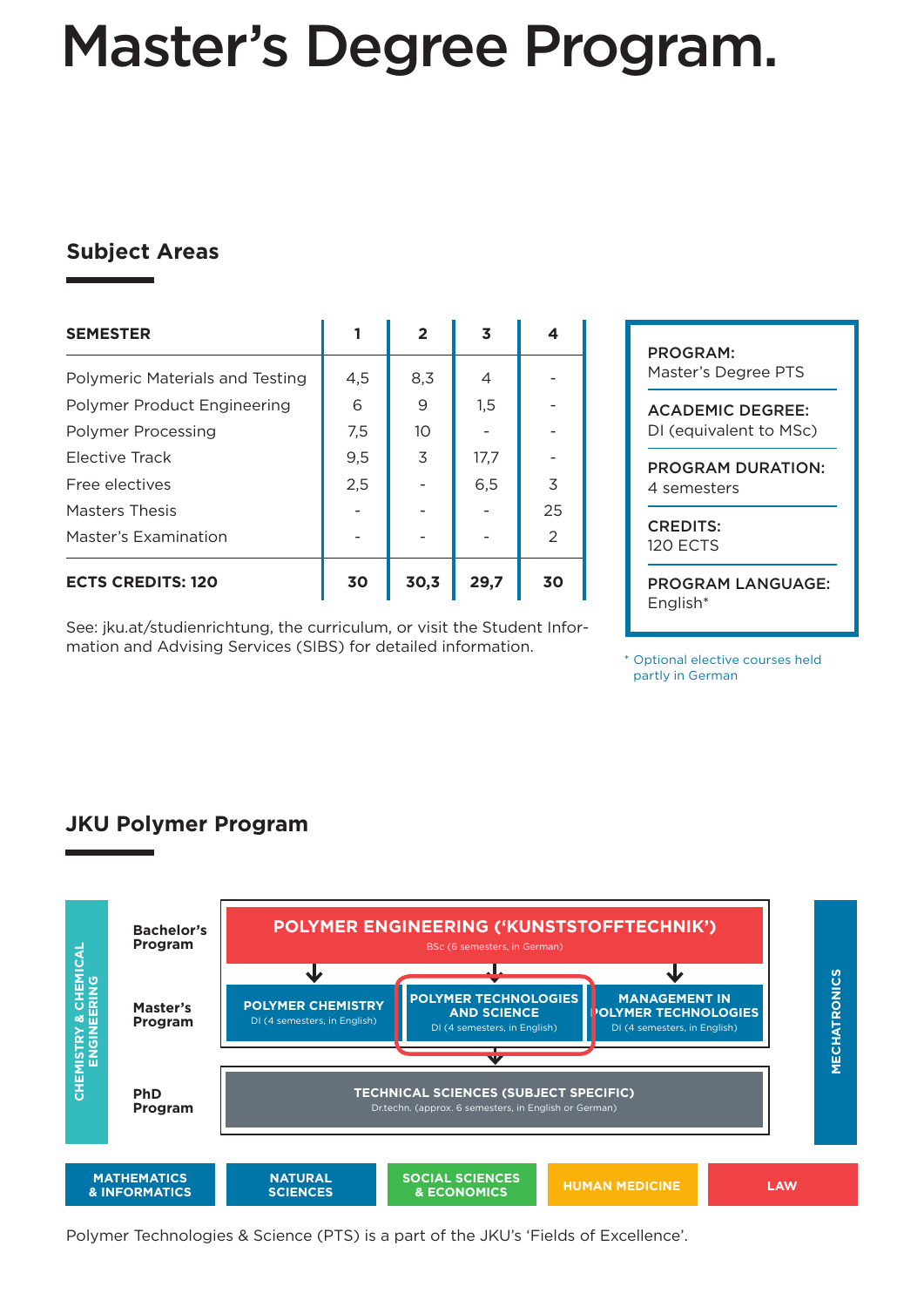## Admission Requirements, Academic Advising.

## **Admission Requirements**

- Applicants who have completed a Bachelor's degree program in Polymer Engineering ('Kunststofftechnik') at the JKU will be admitted to the Master's degree program without any additional prerequisites.
- Graduates of other universities or postsecondary institutions may be admitted to the program providing their degree is equivalent in content and scope to the JKU Bachelor's degree program in 'Polymer Engineerin' ('Kunststofftechnik').
- Applicants admitted to the program and holding an undergraduate degree in a related field may be required to complete additional coursework of up to 40 ECTS credits during the Master's degree program.

## **Academic Advising**

#### Student Information and Advising Services (SIBS)

Lecture Tract, Hall A +43 732 2468 3450 studium@jku.at jku.at/sibs

#### Austrian Student Union Linz – Office of Academic Advising

Main Campus Library (ground floor) and the Lecture Tract +43 732 2468 1122 studienberatung@oeh.jku.at oeh.jku.at

#### ADMISSIONS OFFICE

Location: Bank Building, 1st Floor Rm. 113 A/B +43 732 2468 3180, -3181, -3271 admission@jku.at jku.at/admission

See: jku.at/studienrichtung or visit the Student Information and Advising Services (SIBS) for detailed information about admission requirements.

### **Post-Graduate Program/ Double Degree Options**

- PhD Program/Doctoral Program in Technical Sciences
- DI/MSc Management in Polymer **Technologies**
- DI/MSc Polymer Chemistry

See: lit.jku.at for further information.

#### **co ntac t**

**Polymer Technologies & Science**

**JKU Science Park 2**

**+43 732 2468 6610**

**pts@jku.at**

**jku.at/pts**